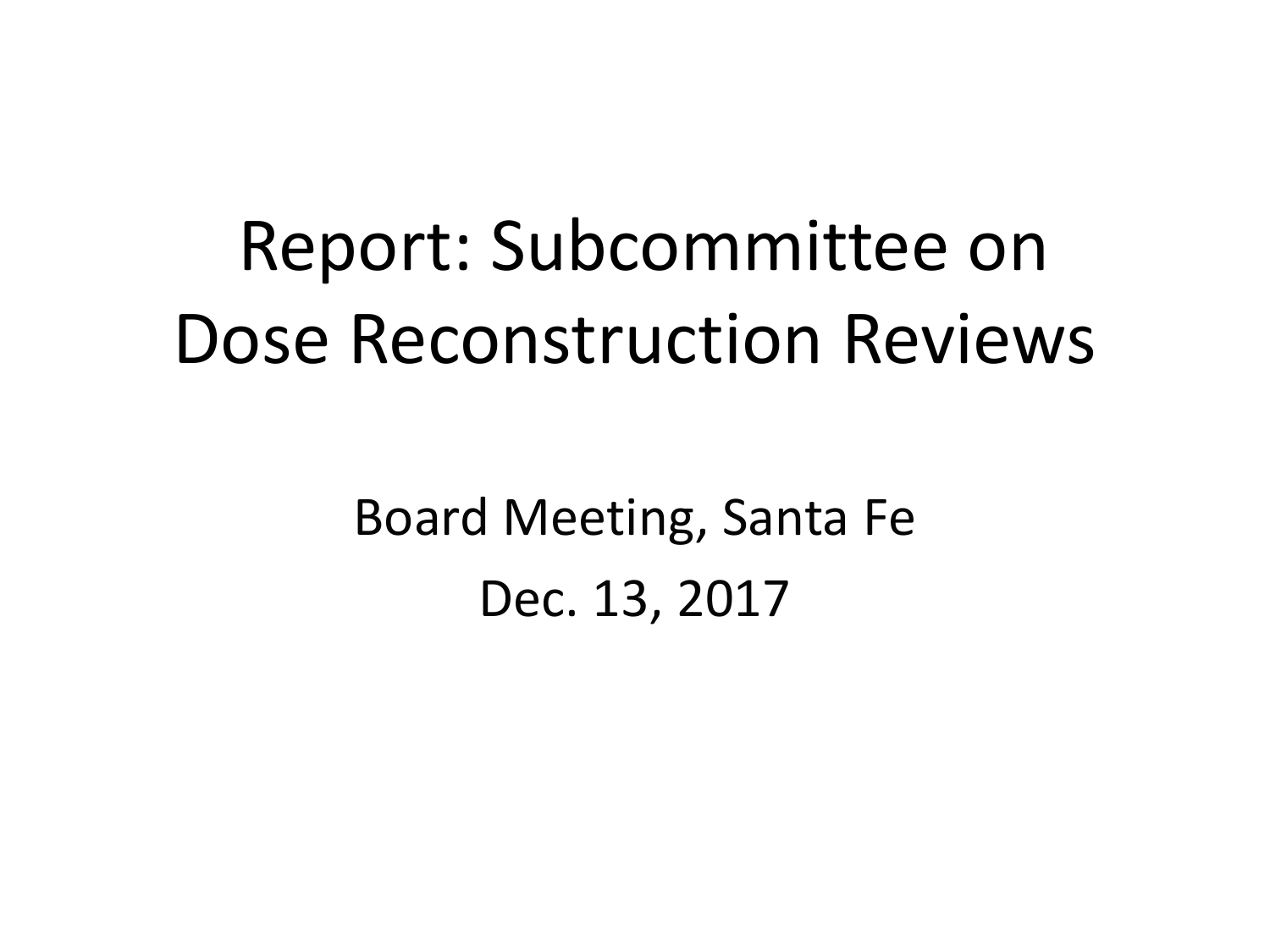### Members: DRR Subcommittee

David Kotelchuck (Chairperson) Josie Beach Bradley P. Clawson Wanda I. Munn John W. Poston David B. Richardson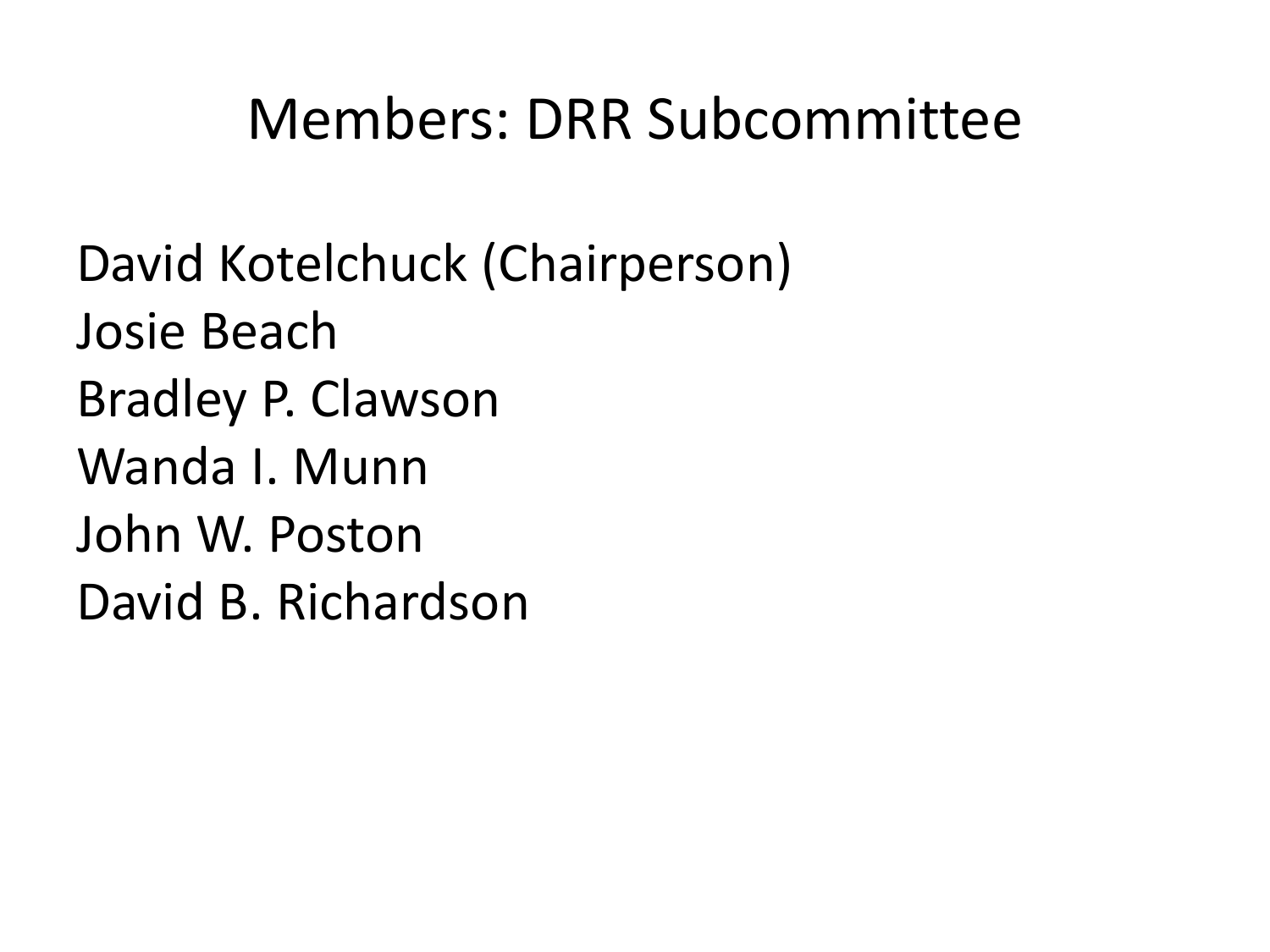# Subcommittee Responsibilities

• The Subcommittee for Dose Reconstruction Reviews is responsible for the review and recommendation for Board action, of the Board's Technical Support Contractor's audit procedures (including revisions) related to dose reconstructions conducted by the NIOSH DCAS.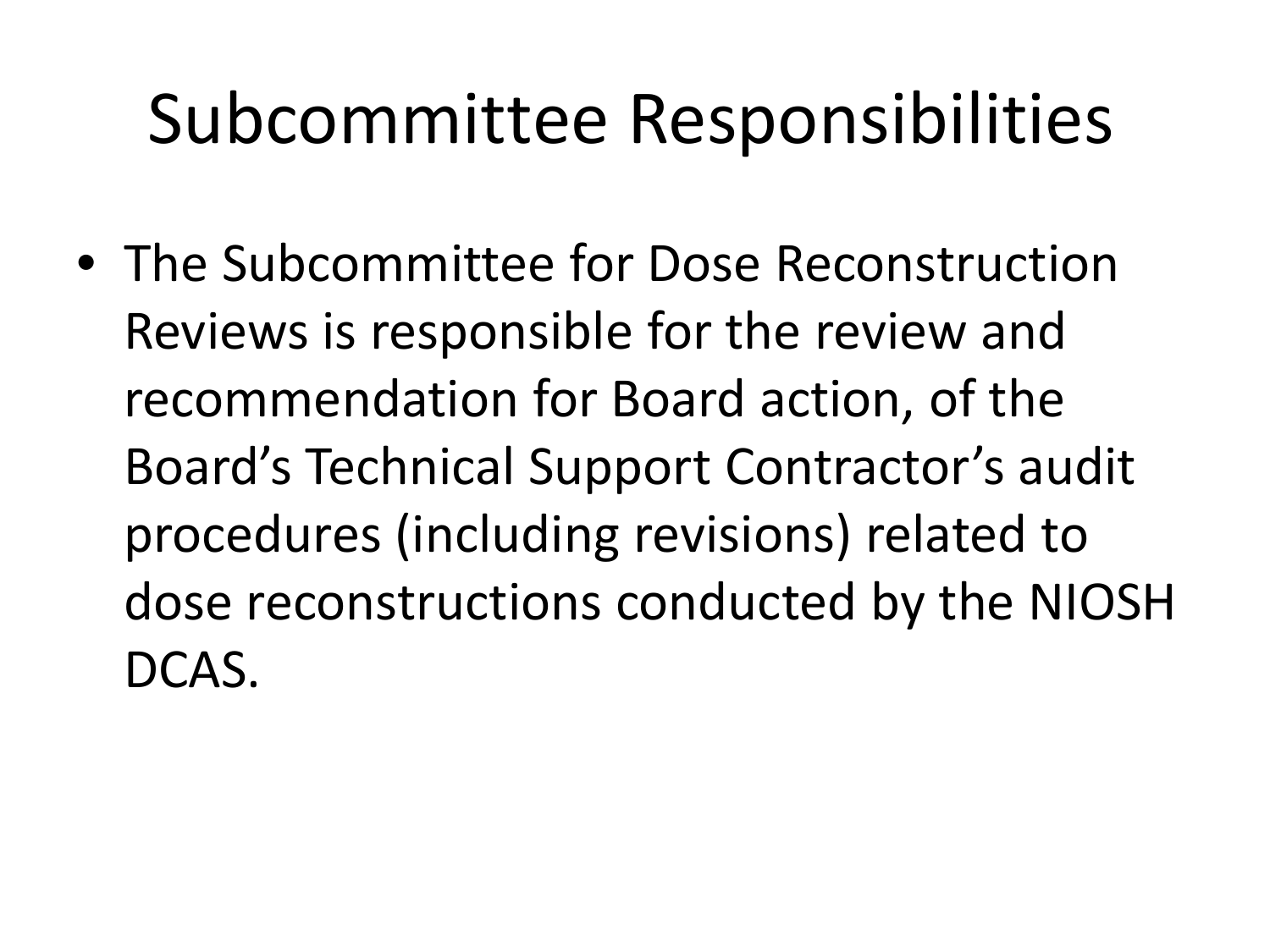# The Subcommittee will:

- Select cases for individual dose reconstruction review consistent with Board procedures, taking into consideration conflict of interest matters;
- Complete dose reconstruction case reviews (with the assistance of the Board's contractor);
- Develop summary reports for the Board to advise the Secretary periodically on the scientific validity and quality of the dose reconstructions carried out by NIOSH.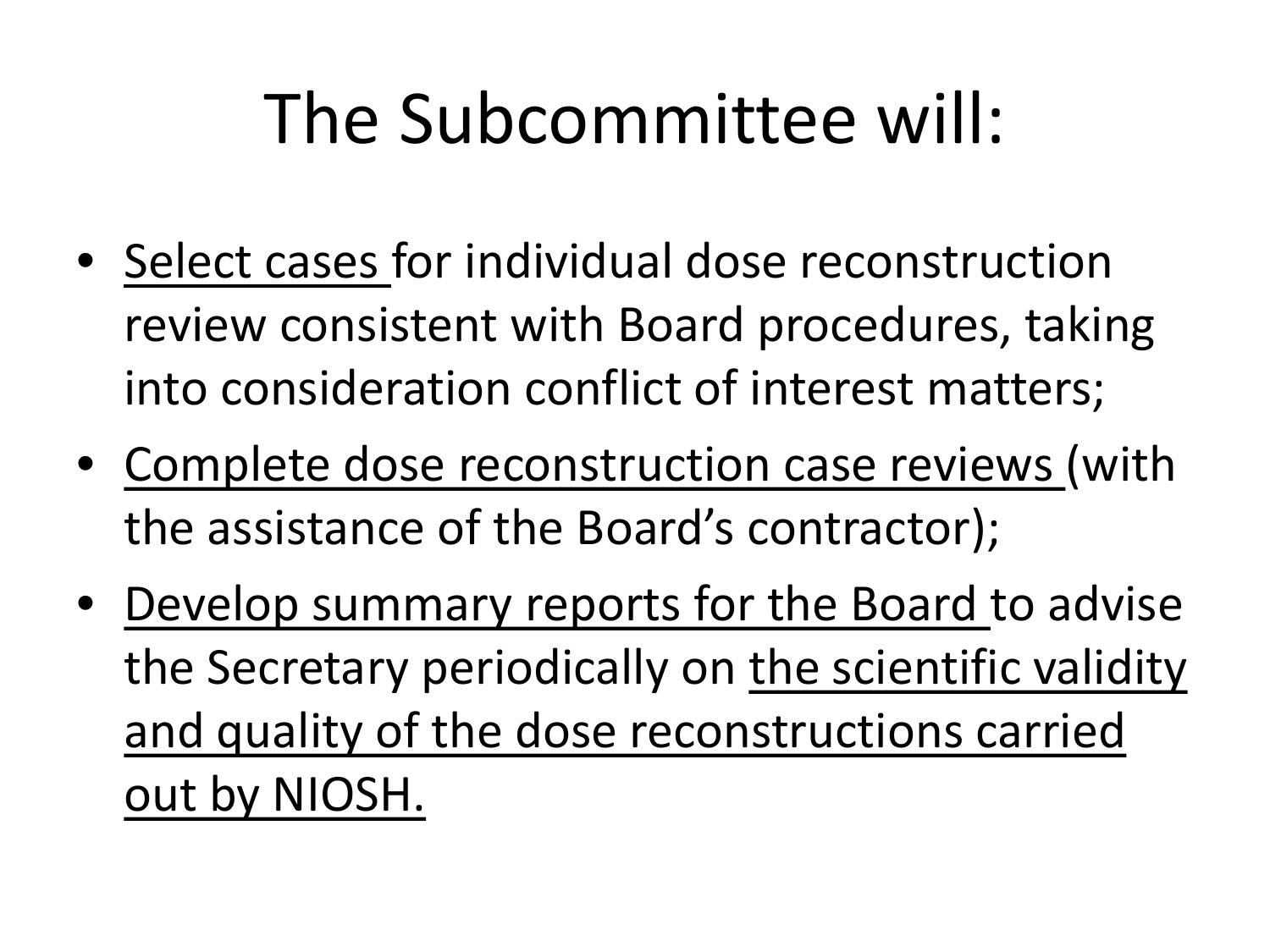### Resolved and Open Findings by Set

| <b>Case Set</b><br>for Review | <b>Tab Number</b> | <b>Number of</b><br><b>Cases in Set</b> | Total Findings <sup>a</sup> | <b>Resolved</b><br><b>Findings</b> | Open/<br><b>Unresolved</b><br><b>Findings</b> | <b>Percent Resolved</b> |
|-------------------------------|-------------------|-----------------------------------------|-----------------------------|------------------------------------|-----------------------------------------------|-------------------------|
| 1st-5th                       | $1 - 100$         | 100                                     | 386                         | 386                                | $\mathbf 0$                                   | 100%                    |
| 6th                           | $101 - 120$       | 20                                      | 67                          | 67                                 | 0                                             | 100%                    |
| 7th                           | $121 - 148$       | 28                                      | 126                         | 126                                | $\mathbf 0$                                   | 100%                    |
| 8th                           | 149-178           | 30                                      | 143                         | 143                                | 0                                             | 100%                    |
| 9th                           | 179-218           | 38                                      | 66                          | 66                                 | 0                                             | 100%                    |
| <b>10th</b>                   | 219-236           | 18                                      | 32                          | 32                                 | 0                                             | 100%                    |
| <b>11th</b>                   | $237 - 257$       | 21                                      | 61                          | 61                                 | 0                                             | 100%                    |
| 12th                          | 258-304           | 47                                      | 100                         | 100                                | 0                                             | 100%                    |
| 13th                          | 305-334           | 30                                      | 83                          | 83                                 | 0                                             | 100%                    |
| <b>14th</b>                   | 335-358           | 24                                      | 52                          | 52                                 | $\overline{0}$                                | 100%                    |
| 15th                          | 359-406           | 48                                      | 109                         | 103                                | $6 \overline{6}$                              | 94%                     |
| <b>16th</b>                   | 407-428           | 22                                      | 50                          | 49                                 | $\mathbf{1}$                                  | 98%                     |
| <b>18th</b>                   | 429-440           | 12                                      | 25                          | 22                                 | $\overline{3}$                                | 88%                     |
| 19th                          | 441-470           | 30                                      | 43                          | 33                                 | 10                                            | 77%                     |
| <b>21st</b>                   | 471-500           | 30                                      | 36                          | 13                                 | 23                                            | 36%                     |
|                               | Total:            | 498                                     | 1379                        | 1336                               | 43                                            | 97%                     |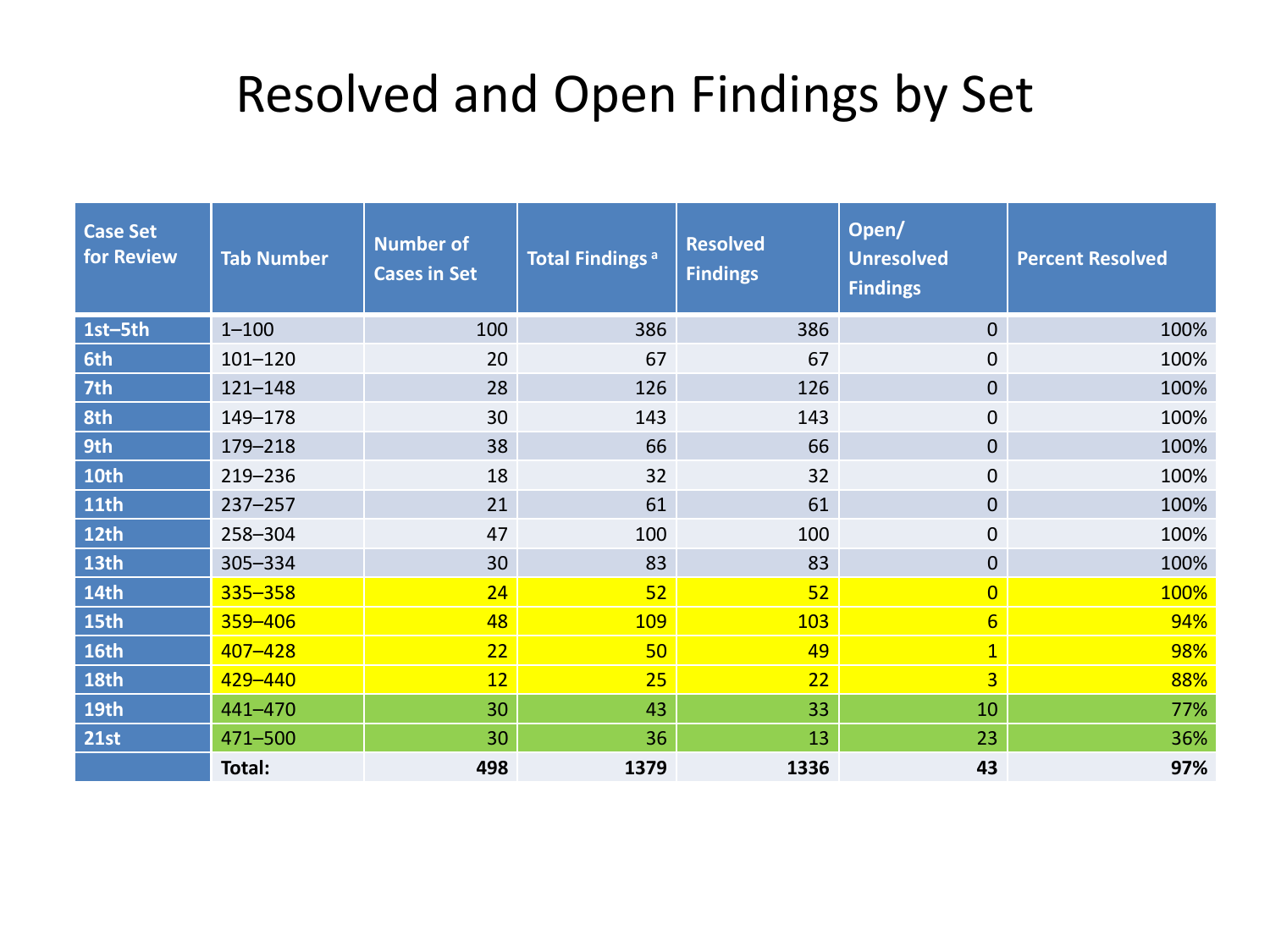### Current Status: Findings & Observations for the 166 Cases in Sets 14-21

| <b>Case</b><br><b>Set</b> | <b>Total</b><br>Find-<br><b>ings</b> | <b>Resolved</b><br><b>Findings</b> | Open/<br><b>Unre-</b><br>solved<br><b>Findings</b> | <b>Total</b><br><b>Obser-</b><br>vations | <b>Resolved</b><br><b>Observ-</b><br>ations | Open/<br><b>Unresolved</b><br><b>Obser-</b><br>vations |
|---------------------------|--------------------------------------|------------------------------------|----------------------------------------------------|------------------------------------------|---------------------------------------------|--------------------------------------------------------|
| <b>14th</b>               | 52                                   | 52                                 | $\Box$                                             | <b>12</b>                                | <u>12</u>                                   |                                                        |
| 15th                      | 109                                  | 103                                | 6                                                  | 44                                       | 44                                          |                                                        |
| 16th                      | 50                                   | 49                                 | $\overline{\mathbf{1}}$                            | 15                                       | 15                                          |                                                        |
| 18th                      | 25                                   | 22                                 | 3                                                  | 6                                        | 5                                           |                                                        |
| 19th                      | 43                                   | 33                                 | 10                                                 | 21                                       | 19                                          | $\overline{2}$                                         |
| 21st                      | 36                                   | 13                                 | 23                                                 | 47                                       | 26                                          | 21                                                     |
| <b>Total:</b>             | 315                                  | 272                                | 43                                                 | 145                                      | 121                                         | 24                                                     |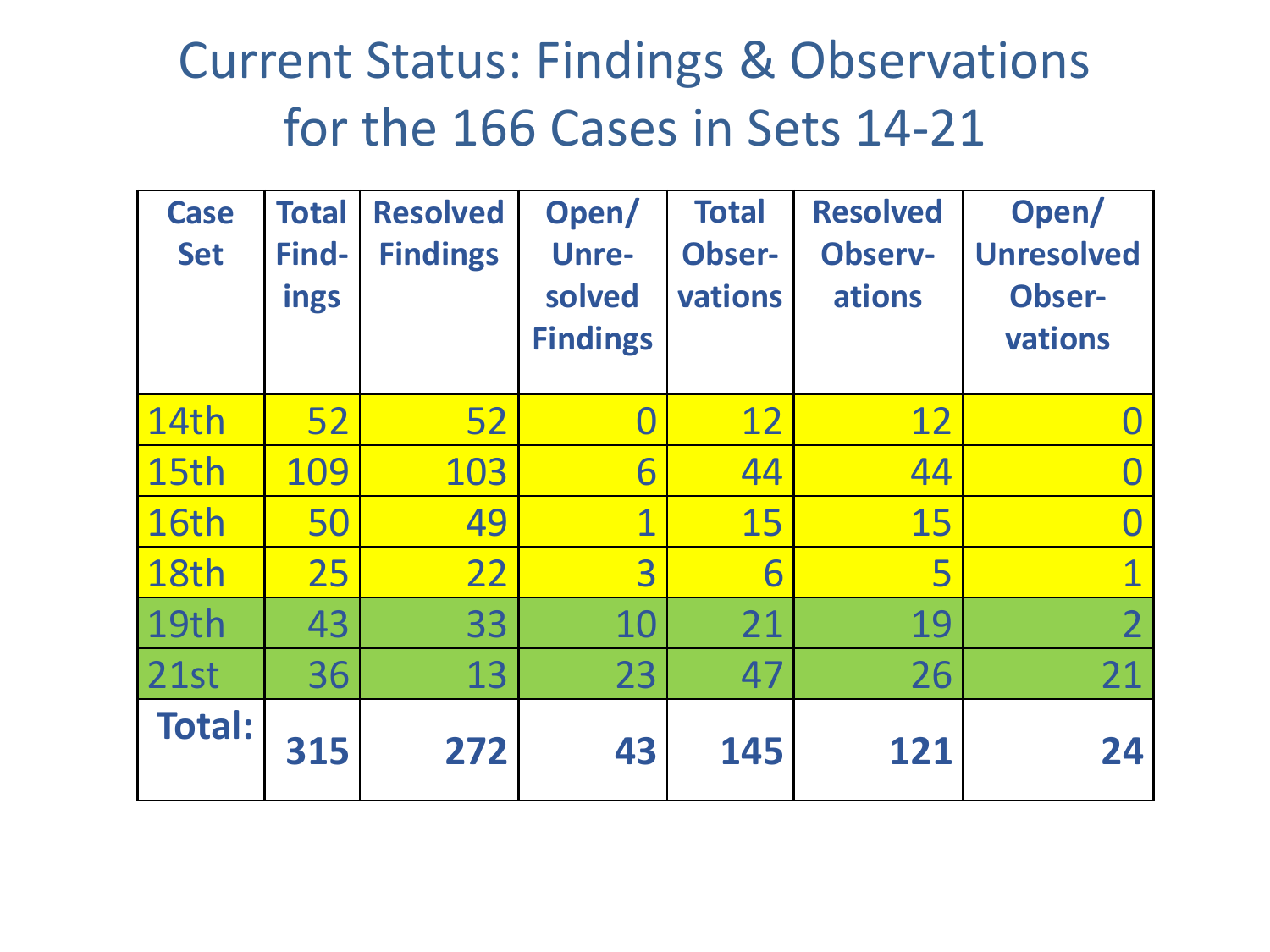## Findings & Obs. Per Case by Case Group

| <b>Case Group</b>           | <b>Finding</b><br>per Case | <b>Observations</b><br>per Case |
|-----------------------------|----------------------------|---------------------------------|
| <b>First Secty's Report</b> | 3.98                       | Obs. not recorded               |
| <b>Sets 1-5</b>             |                            | at that time                    |
| (100 cases) 2009            |                            |                                 |
| <b>Second Secty's Rpt.</b>  | 2.70                       | 0.89                            |
| <b>Sets 6-13</b>            |                            |                                 |
| (232 cases) 2016            |                            |                                 |
| <b>Current Report</b>       | 1.90                       | 0.87                            |
| <b>Sets 14-21</b>           |                            |                                 |
| (166 cases) 2017            |                            |                                 |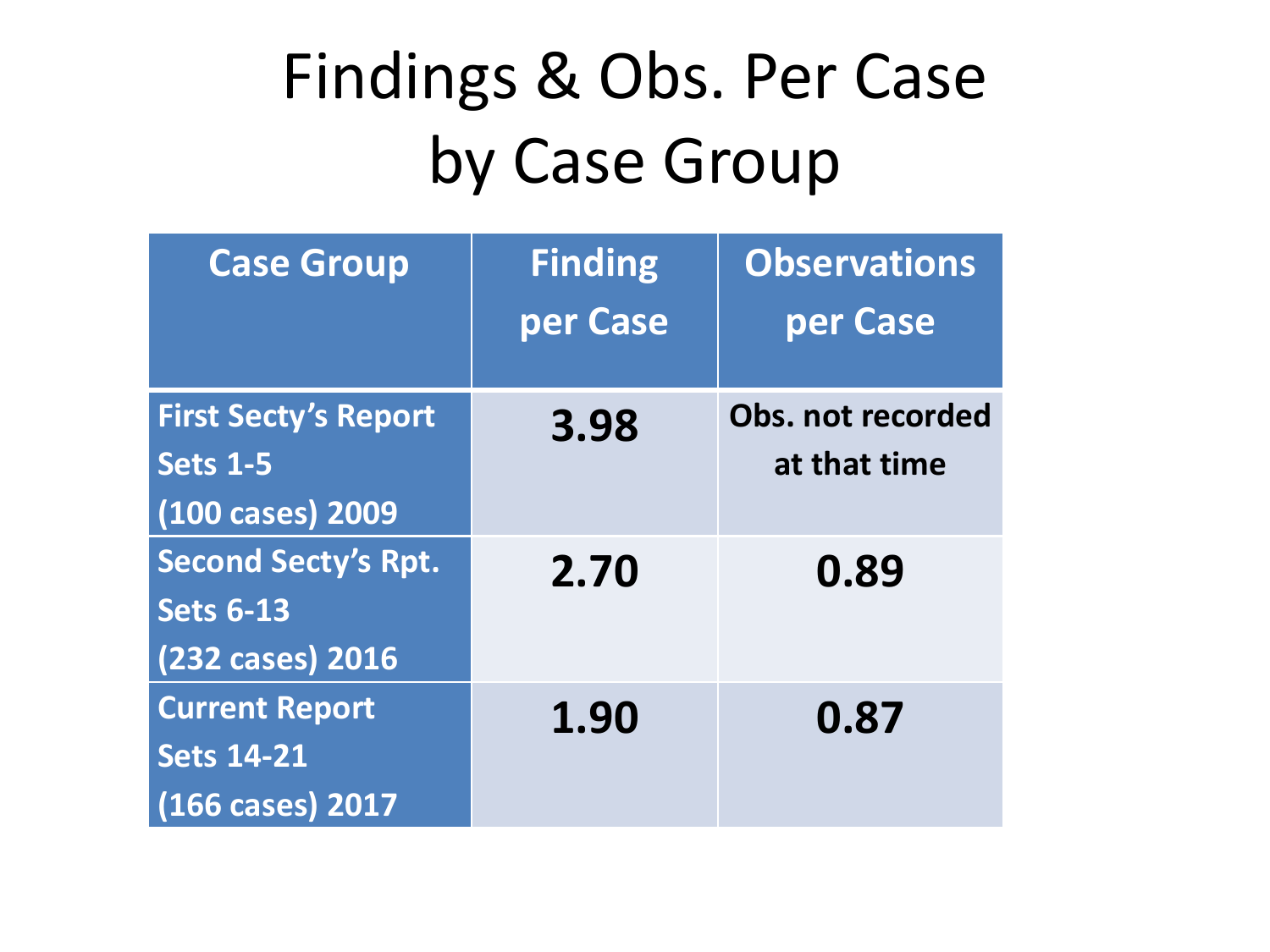#### Sets 19 and 21: Categorization by Type

| Sets 19 and 21     | Type 1         | <b>Type 2</b> |
|--------------------|----------------|---------------|
| (Results after     | <b>Issues</b>  | <b>Issues</b> |
| completion of      |                |               |
| $9/28/17$ mtg.)    |                |               |
|                    |                |               |
| Open               | 31             | 18            |
| <b>In-Progress</b> | $\overline{2}$ | 5             |
| <b>Resolved</b>    | 85             | 6             |
| <b>Total</b>       | 118 (80%)      | 29 (20%)      |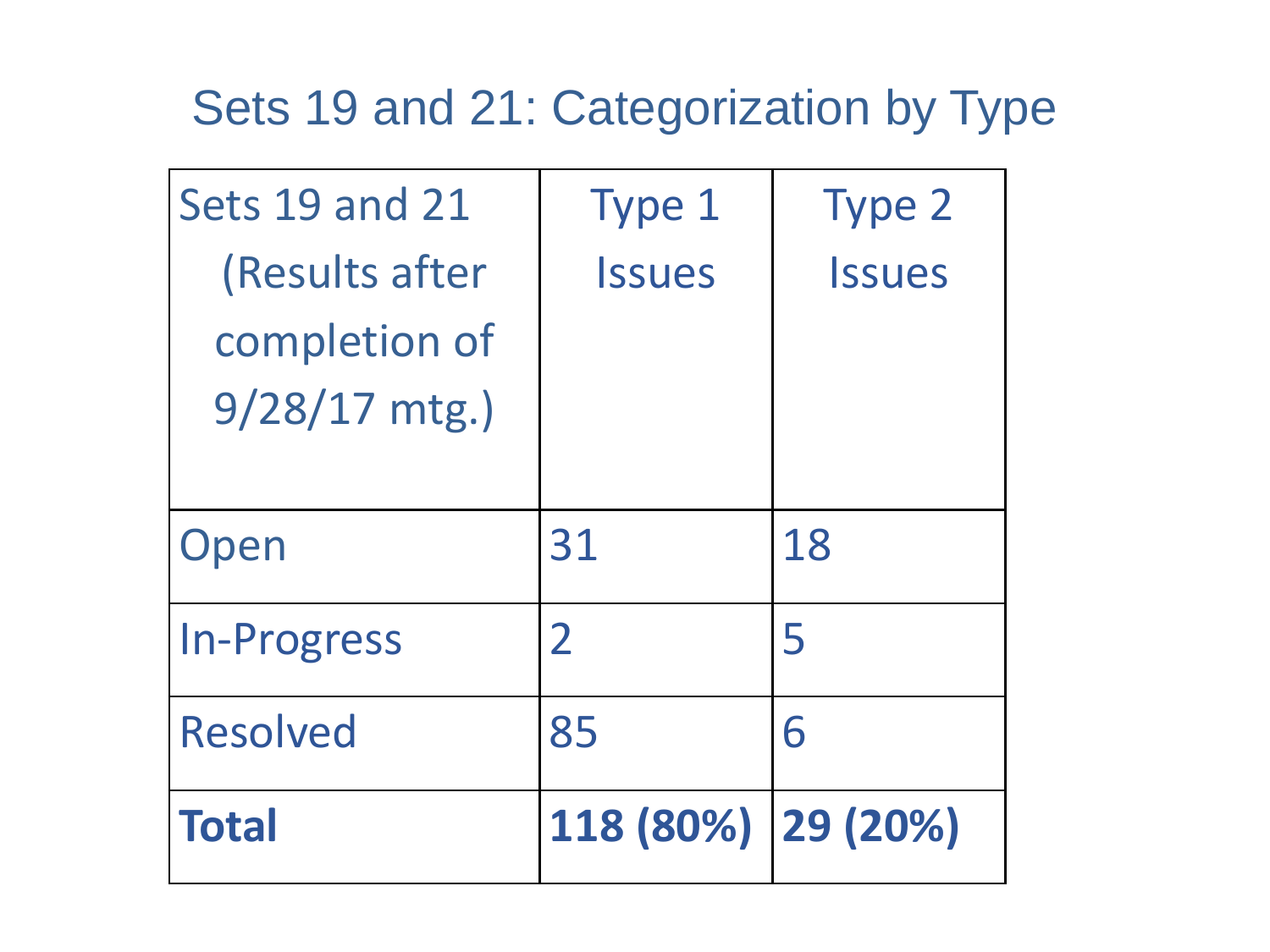### Blinds Reviewed as of 12-13-17.

#### Part 1 of 2

| <b>Blind Cases Rvwd.</b> | POC by SC&A     | POC by          | <b>Compensation</b> |
|--------------------------|-----------------|-----------------|---------------------|
| (Identifiers Withheld)   |                 | NIOSH/ORAU      | <b>Decision?</b>    |
| <b>Initial Period</b>    |                 |                 |                     |
| 1.                       | 49.35%          | 48.75%          | Agree               |
| 2.                       | 48.00%          | 43.63%          | Agree               |
|                          |                 |                 |                     |
| <b>Set 17 Blinds</b>     |                 |                 |                     |
| 3.                       | DR under review | DR under review | Not yet determined  |
| 4.                       | 38.12%          | 48.27%          | Agree               |
| 5.                       | 43.18%          | 45.27%          | Agree               |
| 6.                       | 42.65%          | 47.51%          | Agree               |
| 7.                       | 51.00%          | 51.39%          | Agree               |
| 8.                       | 50.47%          | 50.46%          | Agree               |
|                          |                 |                 |                     |
| <b>Set 20 Blinds</b>     |                 |                 |                     |
| 9.                       | 40.59%          | 41.17%          | Agree               |
| 10.                      | 40.71%          | 42.49%          | Agree               |
| 11.                      | 36.43%          | 42.31%          | Agree               |
| 12.                      | 43.78%          | 42.91%          | Agree               |
| 13.                      | 51.05%          | 52.54%          | Agree               |
| 14.                      | 49.48%          | 49.46%          | Agree               |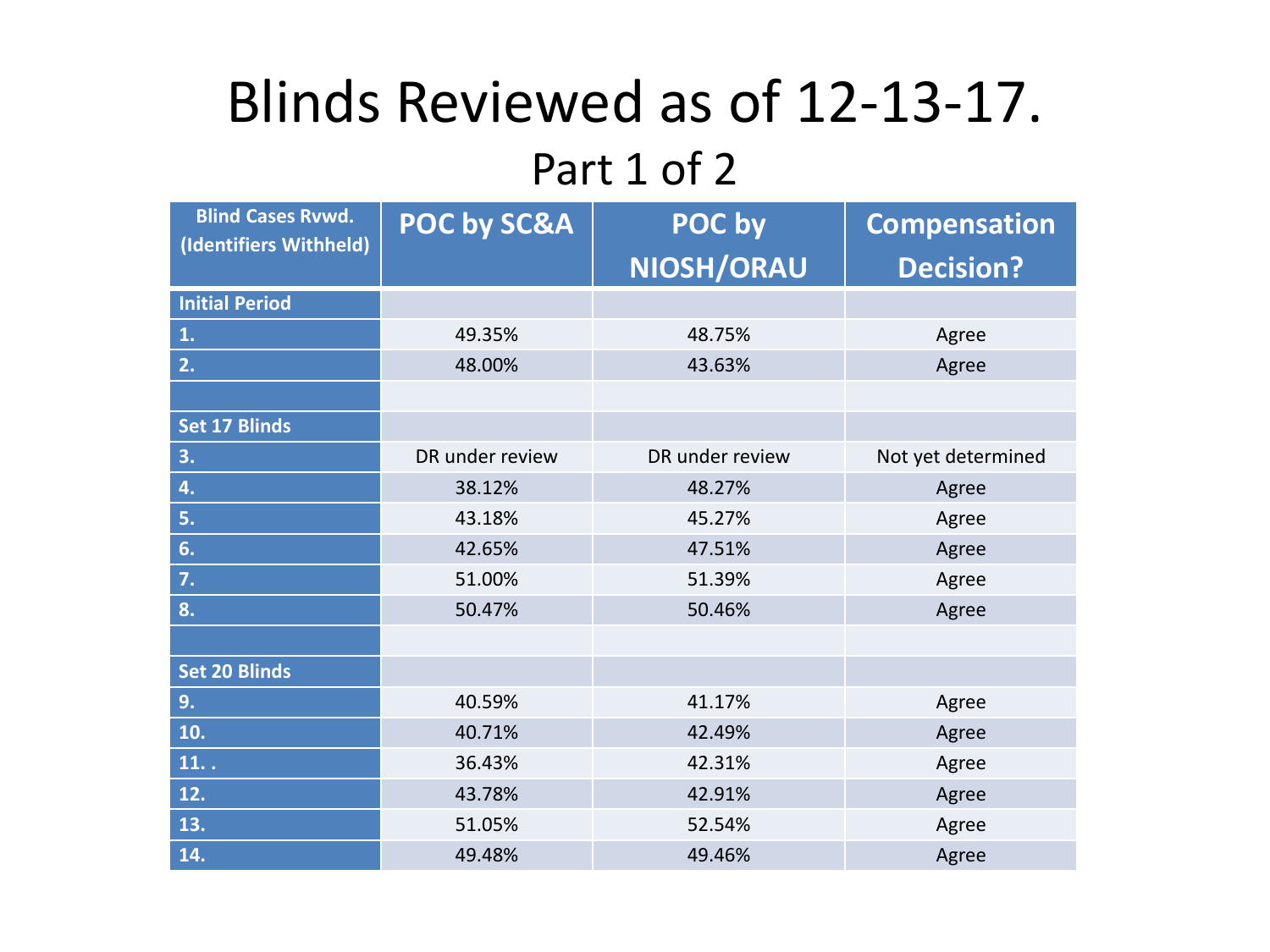### Blinds Reviewed as of 12-13-17. Part 2 of 2

| <b>Blind Cases Rvwd.</b><br>(Identifiers Withheld) | POC by SC&A | POC by<br>NIOSH/ORAU | <b>Compensation</b><br><b>Decision?</b> |
|----------------------------------------------------|-------------|----------------------|-----------------------------------------|
|                                                    |             |                      |                                         |
| <b>Set 22 Blinds</b>                               |             |                      |                                         |
| 15.                                                | 42.63%      | 46.19%               | Agree                                   |
| 16.                                                | 47.92%      | 48.08%               | Agree                                   |
| 17.                                                | 42.43%      | 46.44%               | Agree                                   |
| 18.                                                | 49.78%      | 46.60%               | Agree                                   |
| 19.                                                | 50.19%      | 50.08%               | Agree                                   |
| 20.                                                | 51.50%      | 50.57%               | Agree                                   |
|                                                    |             |                      |                                         |
| <b>Set 23 Blinds</b>                               |             |                      |                                         |
| 21.                                                | 44.57%      | 46.10%               | Agree                                   |
| 22.                                                | 40.47%      | 48.64%               | Agree                                   |
| 23.                                                | 49.19%      | 47.31%               | Agree                                   |
| 24.                                                | 50.73%      | 50.83%               | Agree                                   |
| 25.                                                | 45.69%      | 48.44%               | Agree                                   |
| 26.                                                | 43.08%      | 44.33%               | Agree                                   |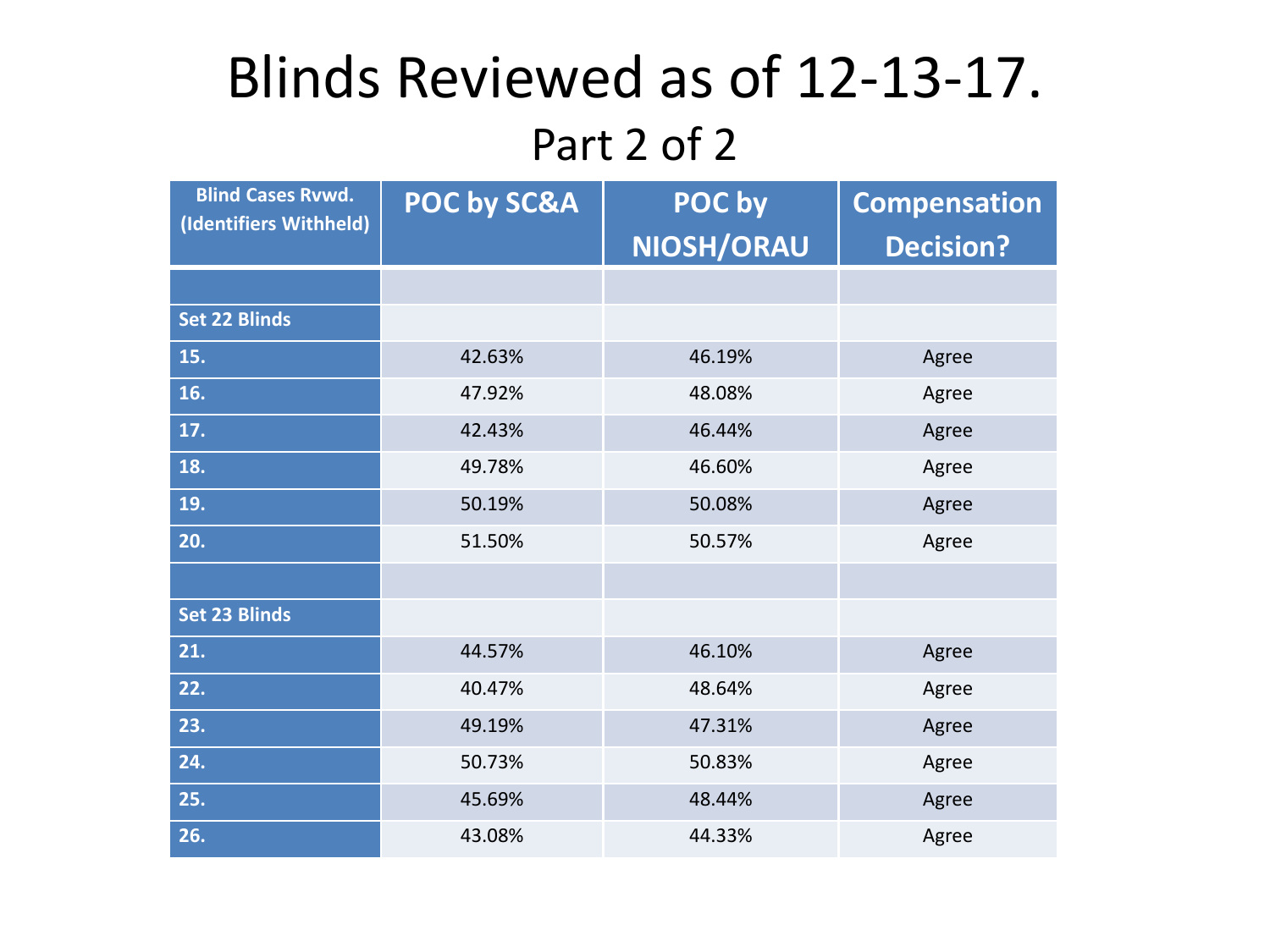## Profile of Facilities For Which Blind Cases were Reviewed

| <b>Number of</b><br><b>Blind Cases</b><br><b>Reviewed at</b><br><b>Facility</b> | <b>Facilities</b>                             |
|---------------------------------------------------------------------------------|-----------------------------------------------|
| $\overline{a}$                                                                  | Oak Ridge, Hanford, Rocky Flats               |
| 3                                                                               | <b>Nevada Test Sites</b>                      |
| $\overline{2}$                                                                  | <b>Fernald, Sandia, Pacific NW Laboratory</b> |
| 1                                                                               | <b>Ten Other Sites</b>                        |